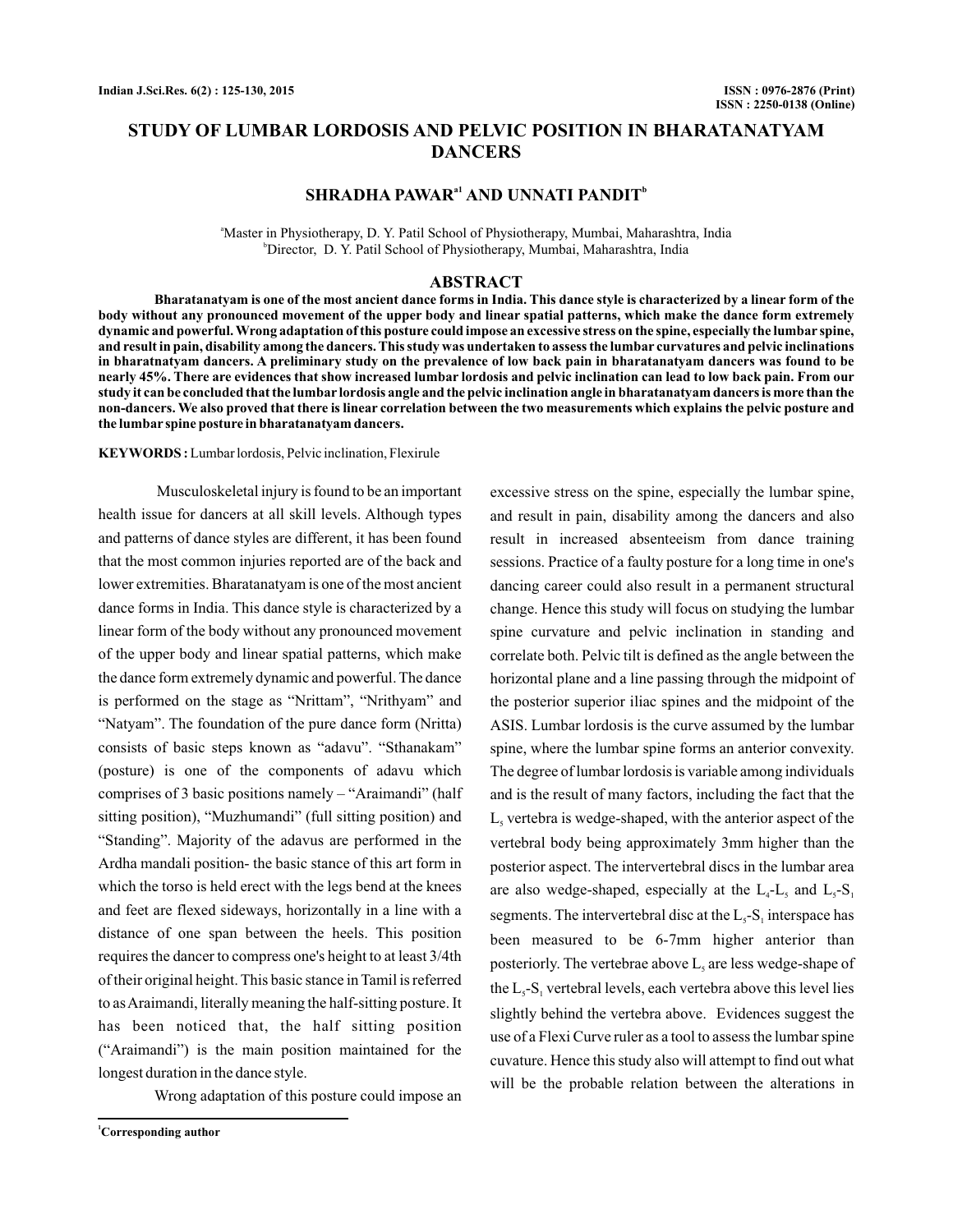lumbar curvature and prevalence of low back pain among the Bharatanatyam dancers(Oliviera TS et al 2012).

Thus this study was undertaken to assess the lumbar curvatures and pelvic inclinations in bharatnatyam dancers. A preliminary study on the prevalence of low back pain in bharatanatyam dancers was found to be nearly 45%. There are evidences that show increased lumbar lordosis and pelvic inclination can lead to low back pain.

### **Study Design**

# **Inclusion Criteria**

Bharatanatyam dancers from 5 dance institutes of Kalyan were included: Natraj nrutya vidyalay, Dinkar sangeet vidyalay, Yadnavalkya dance institute, Sangeeta nrutya vidyalay, Avishkar nrityakala The study type was correlation study in which a total of 80 subjects were selected out of which 40 subjects belonged to experimental group and 40 subjects belonged to control group. The experimental group included bharatanatyam dancers practicing since 3yrs or more and in a age group of 18 to 30 yrs. The control group included non dancers from same age group.

#### **Exclusion Criteria**

Dancers with history of surgery or any musculoskeletal injuries in past 1 year were excluded.

#### **Duration of Study -**6 months

Informed consent was obtained from all subjects prior to the study. Questionnaire was filled by the subjects. The subjects were grouped as follows-

**Group 1 - Bharatanatyam dancers** 

Group 2 - Age matched non dancers

#### **Measurement Tools**

A pelvic inclinometer, a flexirule, a measuring tape, a weighing machine, a marker pen, Drawing book, Pencil, Pen, Ruler.

# **METHODOLOGY**

## **Measurement With Pelvic Inclinometer**

The angle of pelvic inclination in the sagittal plane was defined as the angle with the horizontal plane and a line passing through the posterior superior iliac spine (PSIS) and the anterior superior iliac spine (ASIS). The degree of pelvic tilt is measured as follows:- The location of the ASIS and thePSIS are determined by examination and palpation and marked with a felt tip pen. One end of the tip of the caliper of the pelvic inclinometer is placed over the ASIS and the second tip over the PSIS of the same ilia as shown in figure. Then we have to bring the closed end of the calipers to a position such that pendulum hangs between the protractor and its back plate.

#### **Measurement With Flexirule**

Lumbar lordosis is the curve assumed by the lumbar spine, where the lumbar spine forms an anterior convexity. The subject was asked to stand in a relaxed position with the low back and upper buttocks exposed. The subjects were told to distribute their weight evenly, with their feet 10-15 cm apart. The subjects stood with their arms at their sides and their head facing forwards. Then palpate the spinous processes of  $L_3$  and  $S_2$  and mark them with small paper adhesive markers. The spinous process of  $L<sub>3</sub>$  was located using the following method- the  $L_{4,5}$  interspace was located on an imaginary line approximately midway between the superior aspects of the two iliac crests. The tester then palpated two spinous processes up from this space to locate the  $L_3$  spinous process. A marker was placed over this process making sure the line on the marker was horizontal. Next the examiner palpated the  $S_2$  spinous process, which was assumed to be midway between the inferior aspects of the posterior superior iliac spine (PSIS). An adhesive marker was placed over the centre of the  $S_2$ 

|  |  | Table 1: Observational Analysis for Pelvic Inclination and Lumbar Lordosis |  |  |  |  |  |  |  |
|--|--|----------------------------------------------------------------------------|--|--|--|--|--|--|--|
|--|--|----------------------------------------------------------------------------|--|--|--|--|--|--|--|

| Pelvic inclination angle | Group        | N  | Mean   | <b>Standard Deviation</b> |
|--------------------------|--------------|----|--------|---------------------------|
|                          | Experimental | 40 | 8.05   | 1.108                     |
|                          | Control      | 40 | 5.8    | 1.620                     |
| Lumbar lordosis angle    |              |    |        |                           |
|                          | Experimental | 40 | 58.504 | 12.856                    |
|                          | Control      | 40 | 48.035 | 14.116                    |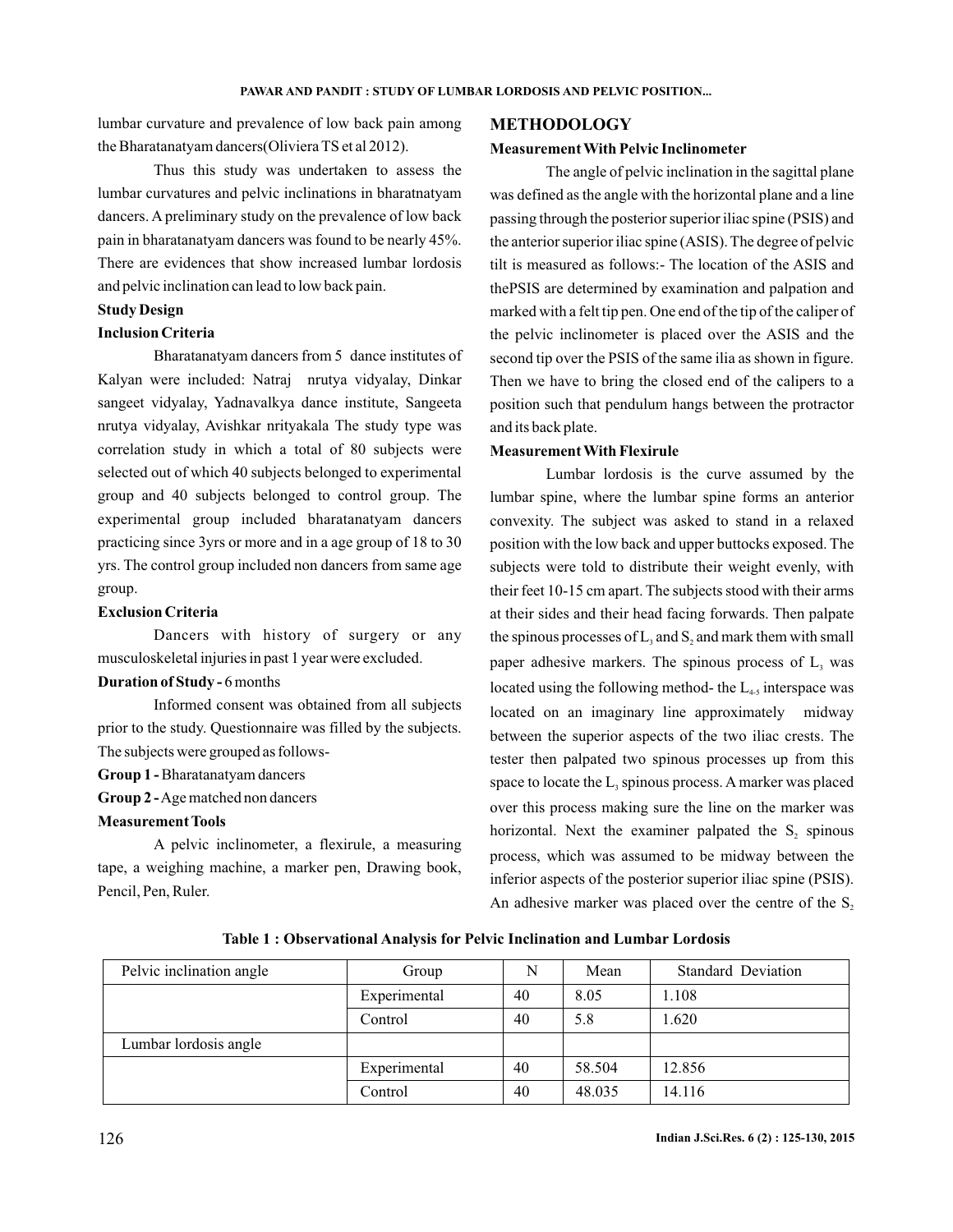#### PAWAR AND PANDIT : STUDY OF LUMBAR LORDOSIS AND PELVIC POSITION...



**Figure 1 : Comparison of Lumbar Lordosis Angle**

| Dependent variable    |              |         | P value | <b>Significance</b> |
|-----------------------|--------------|---------|---------|---------------------|
| Lumbar Lordosis Angle | Experimental | ∵ontrol | 0.0008  | Extremely           |
|                       |              |         |         | significant         |





| Dependable variable      |              |         | P value  | <b>Significance</b>          |
|--------------------------|--------------|---------|----------|------------------------------|
| Pelvic inclination angle | Experimental | Control | < 0.0001 | <b>Extremely significant</b> |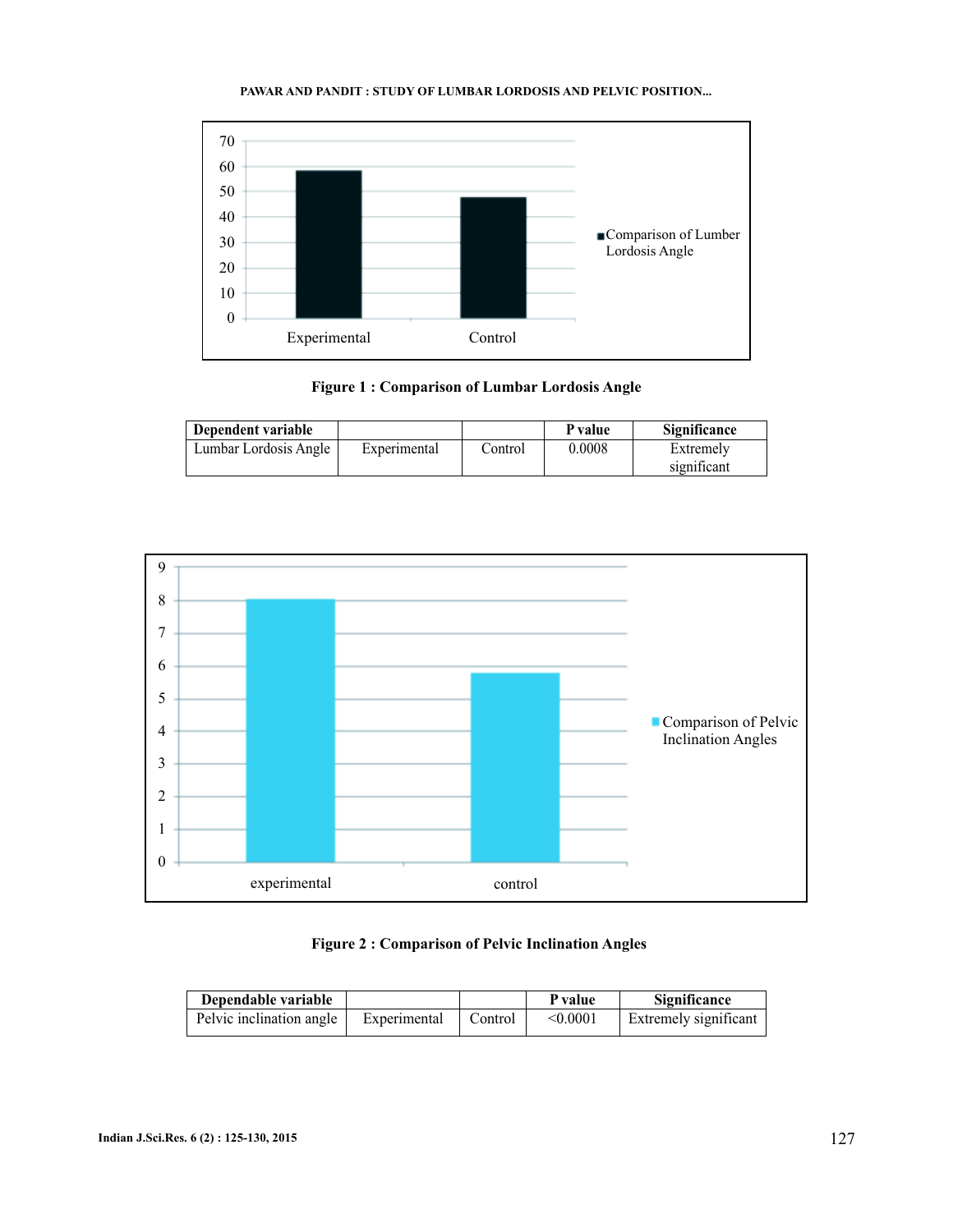#### **PAWAR AND PANDIT : STUDY OF LUMBAR LORDOSIS AND PELVIC POSITION...**



**Figure 3 : Pelvic Inclination Angle**

|             |                                 | Lumbar lordosis angle |
|-------------|---------------------------------|-----------------------|
| Pelvic      | Pearson correlation coefficient | 0.3904                |
| inclination | $Sig(2$ tailed)                 | 0.0128                |
| angle       |                                 | 40                    |

spinous process keeping the line on the marker horizontal. The flexirule was then placed over the spinous process of the low back and shaped to its contour. The markings on the flexirule were noted. The tester then carefully removed the flexirule so as not to distort the shape. The outline of the curve was traced onto the paper, and the markings that corresponded to the  $L_3$  and  $S_2$  levels were labeled as point A and B respectively. The length of the line (L) drawn from the point A to point B was measured. The length of a perpendicular line (H) drawn from the midpoint (L) to the curve was then measured with a ruler. These two measurements (L and H) were then recorded on the data form by the tester performing the measurements. An angle, theta was then determined by using these measurements in the equation:

## Theta =  $4 \times$  [arc tan (2H/L)

Where theta represents the magnitude of the lordotic curve.

# **OBSERVATIONAND RESULTS Interpretation**

The mean and standard deviation of lumbar lordotic angle and the pelvic inclination angle of experimental and control group were calculated. The lordotic angle in the experimental group measured a mean angle of 58.504 degrees. The lordotic angle in the control group measured a mean angle of 48.035 degrees. The pelvic inclination angle in the experimental group showed a mean angle of 8.05 degrees. The pelvic inclination angle in the control group showed a mean angle of 5.8 degrees in table 1. **Comparison Between Lumbar Lordosis Angle Within Both Groups**

Unpaired t-test was used for comparing the lumbar lordosis angle within both groups: An extremely significant difference was seen in lumbar lordosis angle of bharatanatyam dancers compared to non dancers (Figure 1).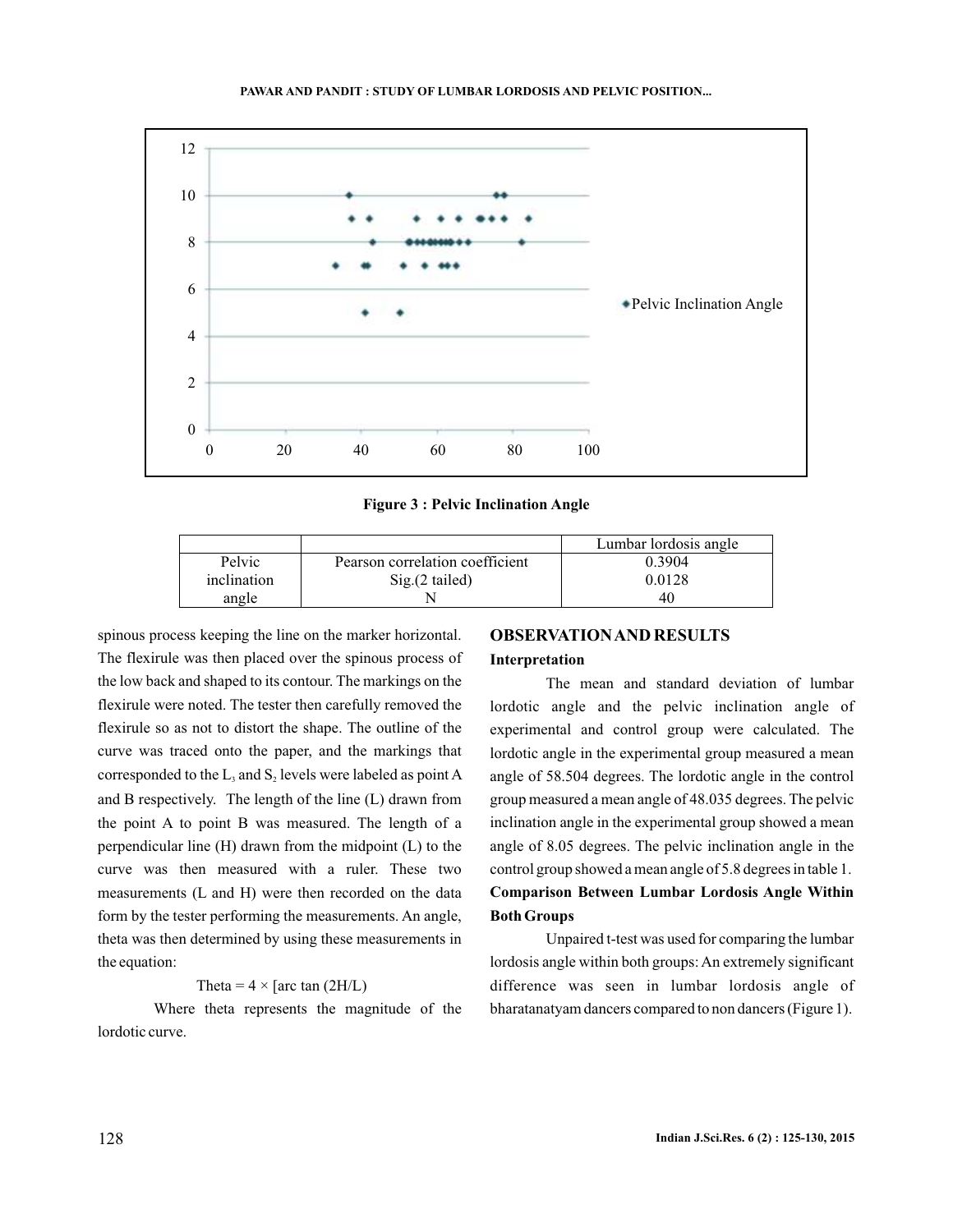# **Comparison of Pelvic Inclination Angle Between Both Groups**

**Correlation of Lumbar Lordosis and Pelvic Inclination** Unpaired t-test was used for comparing the pelvic inclination angle within both groups: An extremely significant difference was seen in pelvic inclination angle of bharatanatyam dancers compared to non dancers (Figure 2) .

A Pearson's correlation coefficient was used in our study to measure the strength of correlation between the lumbar lordosis and pelvic inclination. Pearson's correlation ranges between -1 to  $+1$  with -1 stating negative correlation, +1 stating positive correlation and 0 states no linear relationship between the two (Figure3) .

In our study we got the Pearson's correlation coefficient as 0.3904. Thus we can see there is positive correlation between lumbar lordosis and pelvic inclination.

### **DISCUSSION**

Comparison of lumbar lordosis angle and pelvic inclination angle in Bharatanatyam dancers was found to be extremely significant with a P-value of 0.0008 and <0.0001 respectively. There was a positive correlation between lumbar lordosis and pelvic inclination in bharatanatyam dancers. The degree of lumbar lordosis is variable among individuals and is the result of many factors, including the fact that the:  $L<sub>s</sub>$  vertebra is wedge, The intervertebral discs in the lumbar area are also wedge-shaped, especially at the  $L_4$ - $L_5$  and  $L_5$ - $S_1$  segments. In optimal posture, according to Kendall and McCreary, the hip is in the neutral position and the pelvis is level with no anterior or posterior tilt. In a level pelvis position, lines connecting the symphysis pubis and the ASIS are vertical and the lines connecting the ASIS and PSIS are horizontal. In this optimal position, the LoG passes slightly posterior to the axis of the hip joint, through the greater trochanter. In a posture in which the pelvis is excessively tilted anteriorly, the lower lumbar vertebrae are forced anteriorly. The upper lumbar vertebrae move posteriorly to keep the head over the sacrum, thereby increasing the lumbar anterior convexity (lordotic curve). Ideally, when the hips are flexed, the traction on the human hamstrings tends to tilt the pelvic posteriorly relative to the sacrum(I.A.Kapandji). This is therefore a movement of nutation, which decreases the antero-posterior diameter of the pelvic brim and increases both diameters of the pelvic outlet. But according to our study, due to faulty adaptation of Araimandi posture during bharatanatyam dance the pelvis tilts anteriorly. This causes an increase in the lumbar lordosis. So due to this there is compression on the posterior aspects of vertebral bodies & facet joints,intervertebral foramina narrowed and the interdiskal pressure at  $L<sub>s</sub>$  to  $S<sub>1</sub>$  is increased. Also there is stretching of the abdominal muscles and the anterior longitudinal ligaments. The iliopsoas & lumbar extensors tend to shorten along with the posterior longitudinal ligament, interspinous ligaments and ligamentum flavum . The psoas major runs from the lumbar transverse processes, the anterolateral vertebral bodies of T12 to L4, and the lumbar intervertebral disks to the lesser trochanter of the femur. It courses inferiorly and laterally, and the distal tendon merges with that of the iliacus. The primary role of the psoas major is flexion of the hip. McGill reported that it is active only when there is active hip flexion. The iliacus runs from the iliac crest over the pubic ramus to the lesser trochanter with the tendon of psoas major. The role of the Psoas major at the lumbar spine appears to be to buttress the forces of the iliacus, which, when activated, cause anterior tilting of pelvis and thus lumbar spine extension. This may be the cause of prevelence of low back pain in bharatnatyam dancers. The shearing forces at  $L<sub>5</sub>$  to  $S<sub>1</sub>$  also increases the likelihood of forward slippage of  $L_5$  on  $S_1$ (Pamela Levangie et al). In our study, Correlation of lumbar lordosis and pelvic inclination showed the Pearsons correlation coefficient as 0.3904 which shows a positive correlation between lumbar lordosis and pelvic inclination angle. Thus we can conclude from this that probably when iliacus and psoas major are shortened during repeated hip flexion movements as in araimandi position, it causes anterior pelvic tilt and increased lumbar lordosis which in turn causes imbalances in trunk flexors and extensors and could be the probable cause for low back pain(Youdas et al 2000).

## **CONCLUSION**

From our study it can be concluded that the lumbar lordosis angle and the pelvic inclination angle in